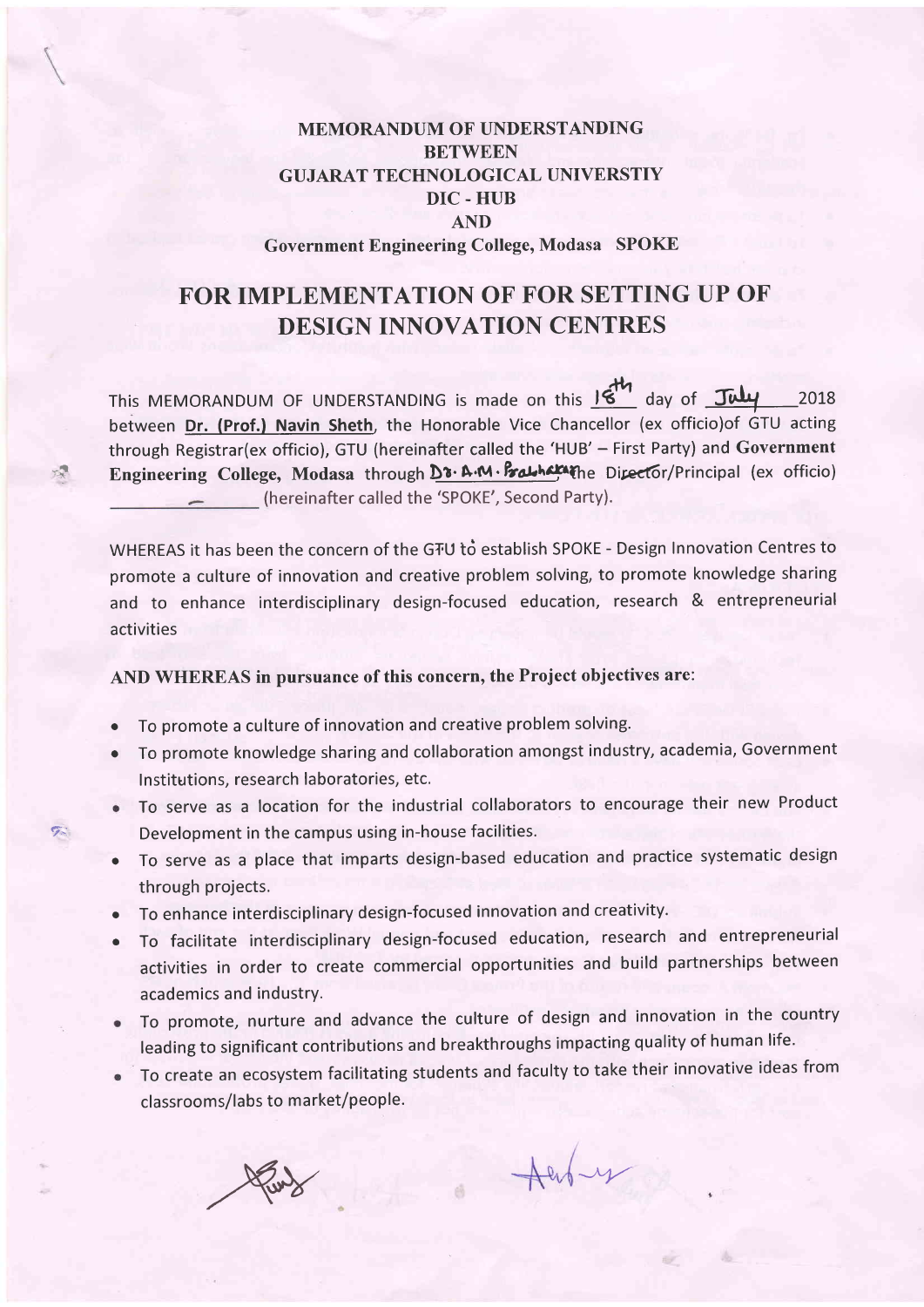o To facilitate evolution of new models of academia-industry interactions as well as academia-social interactions and develop institutional networks for innovations in the \, thematic areas.

!

- To promote innovations which are both inclusive and disruptive.
- . To build a flagship programme in the areas of design and innovation which can be replicated in other institutes/universities in our country.
- o To promote all forms of innovations in the complete value chain from process to product, including innovation as a discipline itself.
- To promote increased interactions/collaborations with institutes/organizations World-wide working in the areas of design and innovation.

AND WHEREAS the comprehensive description and operating conditions for theScheme are contained in the Expenditure Finance Committee Memorandum and itsMinutes'

## THE SPOKE AGREE AS FOLLOWS:

### SECTION A:

- o These Centres (SpOKES) would be imparting Design & Innovation education from Science & Technology to Liberal Arts. These courses would be different from those offered by individual departments and would be multi-disciplinary and participatory in nature.
- These SPOKES can focus on product design, industrial design, process design or system design with the outcomes aligned to the needs of the society.
- Each Spoke will have a Head or Director, who will be leader in the profession. He/She will be an eminent person in the field.
- The Centre should work with full functional, financial and administrative autonomy within the framework of the existing institutions.
- $\bullet$  Implement all academic and non-academic reforms as committed under the Scheme.
- o Grants by 'Dlc HUB i.e GTU' as described at section c.
- Submit to 'DIC HUB' all reports and documents relating to progress of the Scheme Accounts, Audit, procurement, Disbursement and Annual work Plan, at the end of each year and / or at such frequency as may be required by 'DIC HUB'.
- Maintain Account and record of the Project Grant received from 'DIC HUB' and render annual Accounts and Utilization Certificates.
- Furnish to 'DIC HUB' quarterly the Financial Monitoring Reports (FMRs) in the prescribed format in accordance with the procedures. Meet all necessary and incidental expenses for the performance of responsibilities like expenses for meetings, travel, professional fees, cost for pre-scheme activities etc. which will not be the liability of 'Dlc HUB''

 $\overline{+}$ m/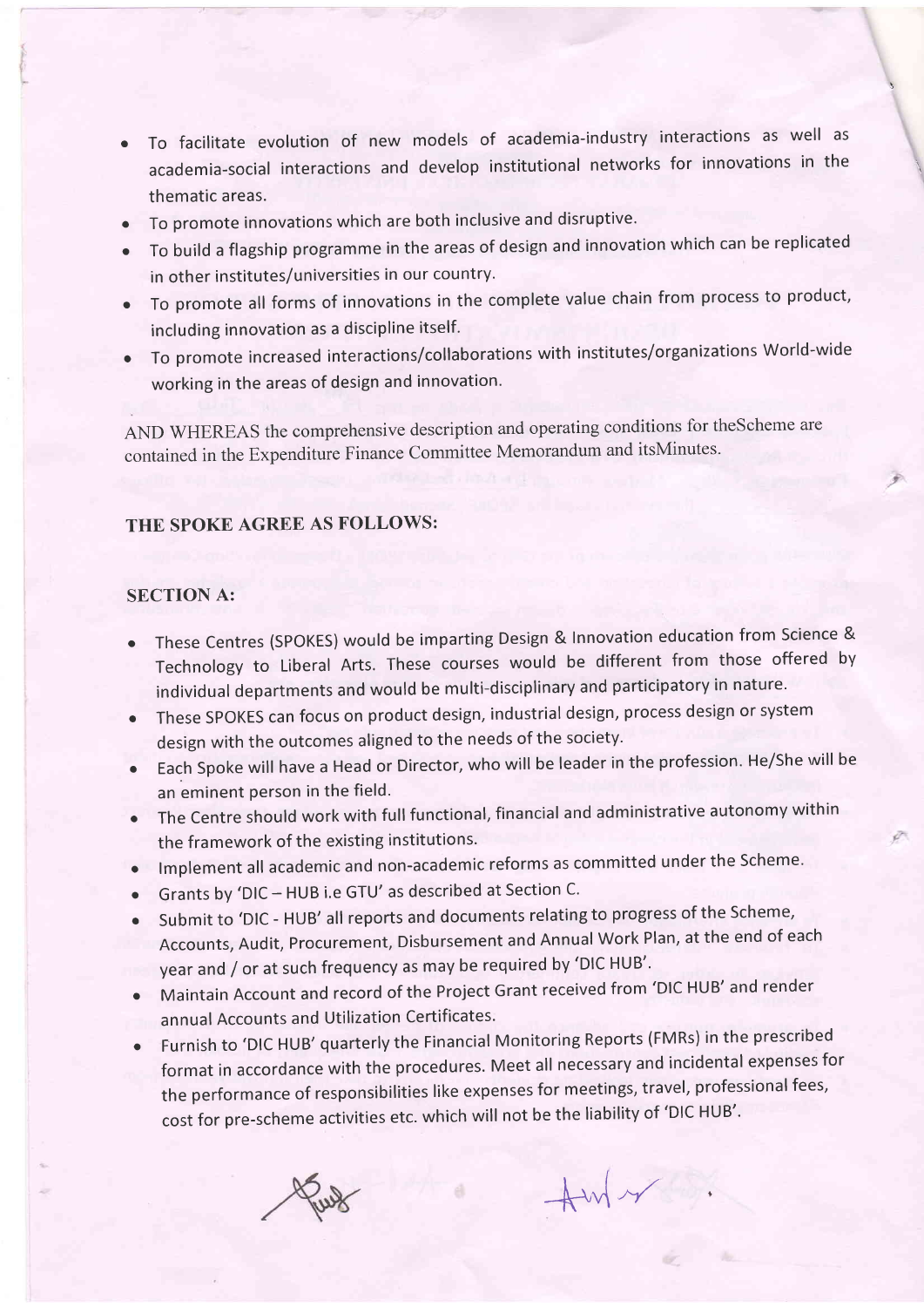- These centres (sPoKES) will can allow to use its facilities under Dlc to all students/ Researchs, Projects Fellows and Innovators across the Gujarat.
- Spoke has to do Interaction with Regional GlDc and Scout problem and allow student to solve these.

#### SECTION B:

## THE DIC HUB' agrees to:

- Release the Grant as described at Section C.
- Render or arrange to render such technical assistance and guidance as may be needed by 'SPOKE', from time to time for an effective and efficient implementation of the Scheme.
- Supervise the Scheme in the concerned Spoke/s.
- Take corrective actions with regard to the non-performing spoke/s.
- Review the funding of audits and maintain the policy reforms and conduct evaluation studies.

### SECTION C:

• The 'DIC HUB' will release funds towards the approved scheme of the Institution in instalments on the basis of progress and performance against eligible activities. Disbursement of Grant to the lnstitution will be based on expenditure made and unspent balance lying with the institutions.

#### SECTION D:

The Project implementation schedule:

- The Project became effective on 2018.
- o The Project is expected to proceed at uniform rate over three years commencing in 2018 subject to continuation of the scheme beyond Xll Five year plan. Any assessment for continuation of the scheme or otherwise may be made at the end of Xll Five Year Plan.

#### SECTION E:

- By this Memorandum of Understanding both parties affirm their commitment to carry out the activities and achieve the objectives mutually agreed upon.
- Any dispute between the parties shall always be resolved by mutual consultation without any resort to arbitration or other form of legal remedy including resort to Court of Law.

Paul

Acricy